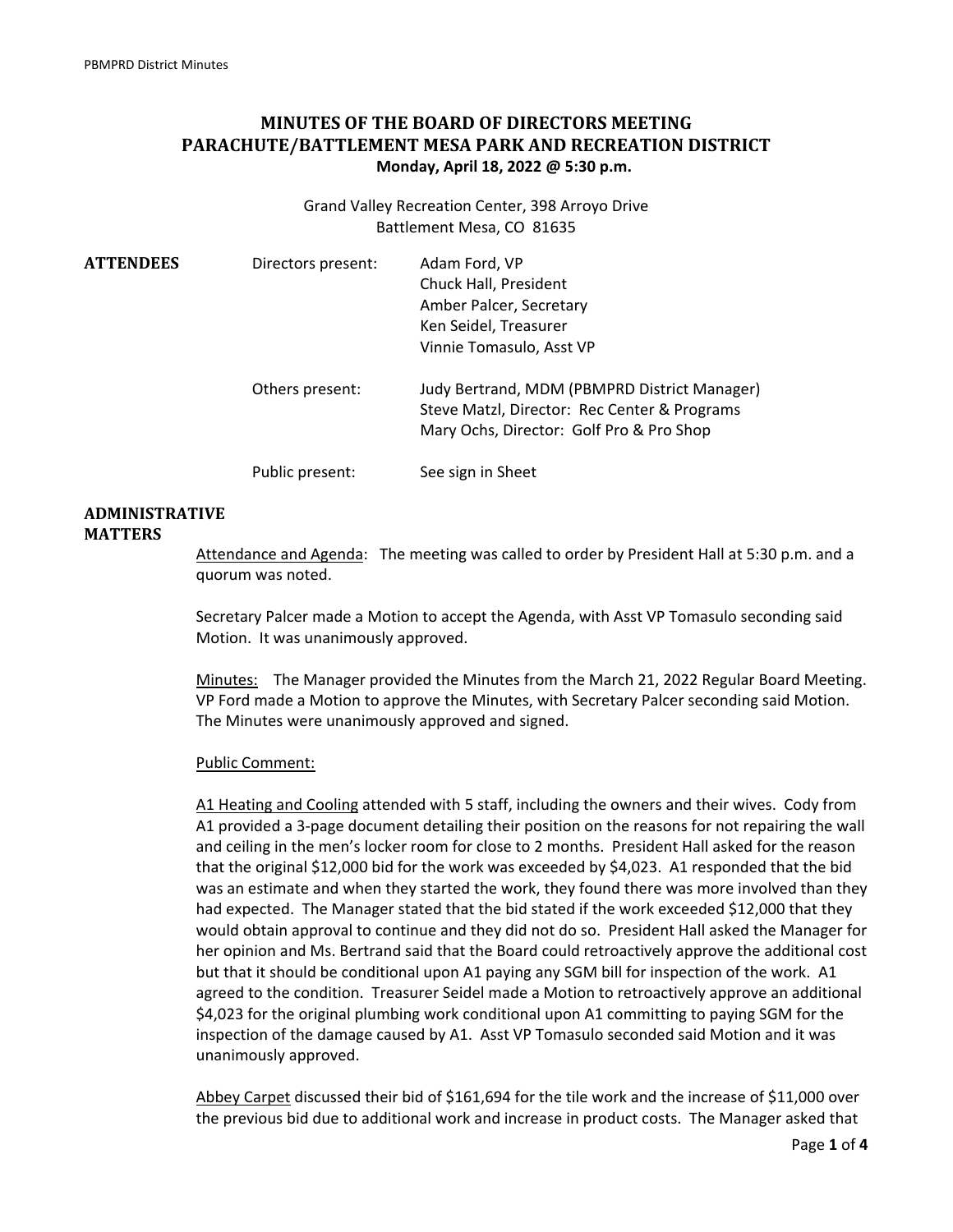they include removal of old material in the estimate as it was not specified. They agreed to do so. The Board expressed concerns with potential plumbing issues in the walls to be tiled and recommended getting bids to replace/repair that prior to installing tile. Director Matzl stated that he felt the District would pay double what was paid for the previous plumbing work. The Manager asked if Abbey Carpet could extend the expiration on the bid until the next Board meeting (May 16<sup>th</sup>) so that Director Matzl could obtain bids or hopefully schedule the plumbing work prior to tile installation. Abbey said they would discuss with the tile company and get back with us. They did state that they would break out the bid in more detail in order to determine what work could be done prior to plumbing repairs if need be. (I.e. the restrooms.)

Disclosure of Conflicts of Interest: The Board had previously been informed of the Colorado Revised Statutes to disclose potential conflicts of interest to the Board of Directors and Secretary of State. No Board member stated they had a conflict of interest in any discussion.

### **FINANCIAL MATTERS**

Claims/Accounts Payable: The District Manager presented the claims paid outside of the Board meeting and the checks for board signature. VP Ford made a Motion to approve the payments, with Treasurer Seidel seconding said Motion. The payments were unanimously approved.

Financial Reports: The District Manager presented the Statement of Revenue, Expenditures & Net and Statement of Net Position. VP Ford made a Motion to accept the financials, with Asst VP Tomasulo seconding. The Financial Reports were unanimously accepted.

The District Manager had the bank statements and reconciliations for the bank accounts available for review.

#### **OPERATIONS-DIRECTORS REPORTS**

Golf Course and Parks: Director Ochs provided the Director report and noted that there were 731 rounds played in March. Ms. Ochs has collected \$4,500 in sponsorships with 5 tournaments. Merchandise is coming in with the exception of Titleist. She reminded the Board that Callaway demo day is Wednesday. The PA is installed but more speakers are needed, and Director Choate is working on that.

Director Choate was unable to attend due to work on the course. His report reflects that the end of the driving range is ready for seed. He will order the pump when the FMLD grant agreement is approved. Director Choate is working on the easement for the Eaton pump.

Asst VP Tomasulo said he will send information along as to the woman that wants to place a tree at the Community Park in honor of someone. The Board requested that Director Choate remove the Beard memorial.

Treasurer Seidel asked that Director Choate find out what Mac's Landscaping is doing for the grass at the ballfield.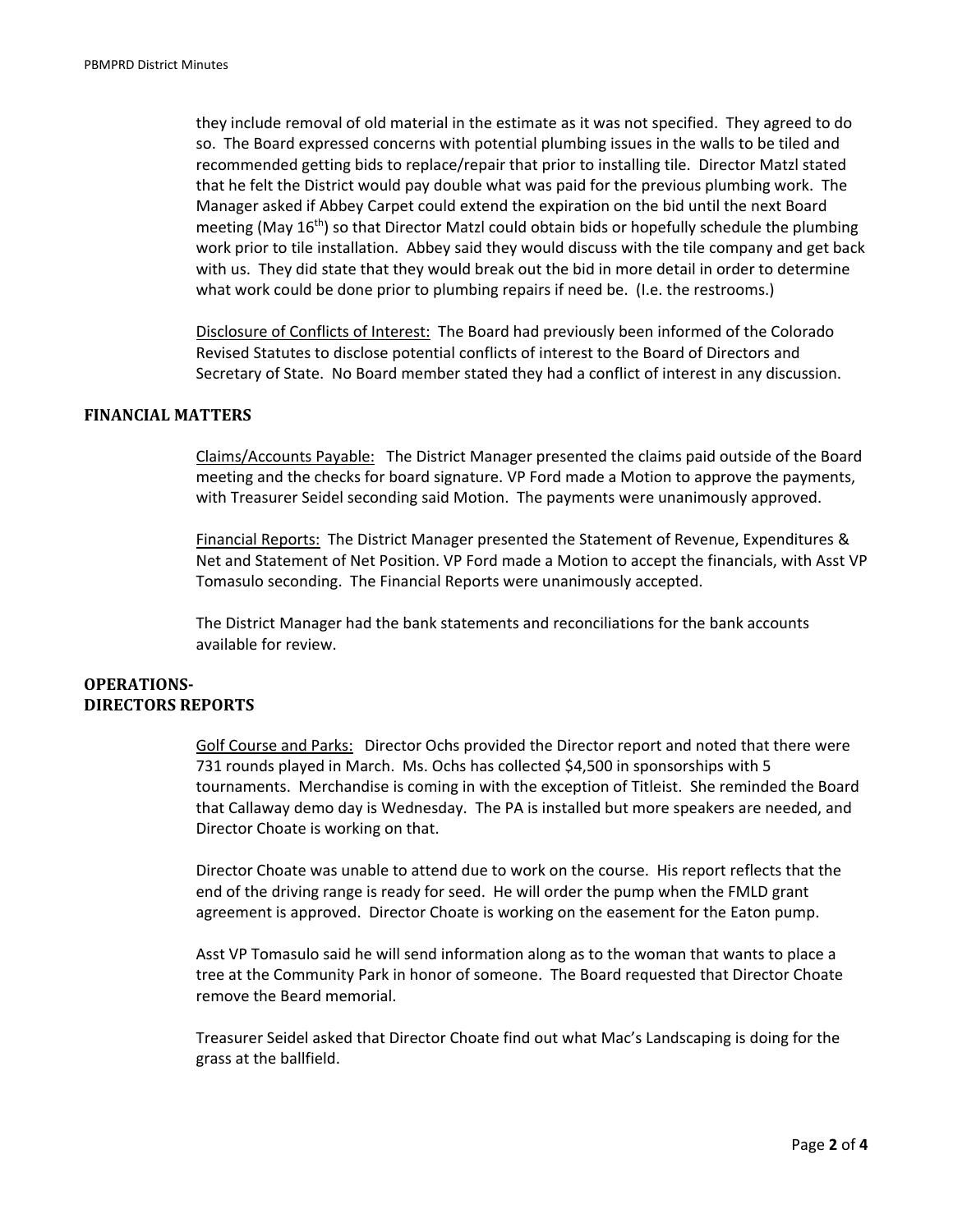Rec Center & Programs: Director Matzl provided his director report and noted attendance of 4,410 for the month of March. There were 102 kids for the Egg Dive for Easter. They are continuing work on the locker room and painting of the flex rooms and hallway. The flat roof over the cardio room has been patched and he is obtaining bids for additional work. Director Matzl is investigating product to repair the athletic multi-purpose court outside. Secretary Palcer discussed Colorado Little League using the field and stated that Rifle is only providing girls' softball. President Hall informed Steve that the newsletter still had not been updated to the new logo.

# **MANAGER'S REPORT**

 FMLD Grants: The Manager noted that she had received the grant documents for \$25,000 for LED lights and up to \$98,700 for the water transfer projects and would sign and return them to FMLD.

 Carlson Memorial: Carlson Memorial provided a bid to etch the new logo onto the existing signs for BMGC, GVRC and the Community Park. Secretary Palcer made a Motion to approve the expense of \$3,260, with Treasurer Seidel seconding. It was approved by all with the exception of VP Ford, who voted no to the expenditure.

 Website & Golf Digest Update: The Manager provided an update on going live with the website and stated that Trish Coberly was not able to fix several errors and another designer was brought in to make the repairs. President Hall directed all in attendance to review the website and ensure it was functioning and had the correct information. Mr. Hall stated that he had found several issues including black lines showing up at the bottom of some pages. Secretary Palcer pulled up the site on her phone and found the same issue. Director Ochs said there was incomplete tournament information, and she will send along to the District Manager. The Manager noted that Golf Digest was waiting to begin marketing until the site was fully functional.

Tile Work: See Public Comments above.

 Restaurant: Secretary Palcer asked Director Ochs about the restaurant and service. It appears there are some inconsistencies in hours and closures and the restaurant is often not open when there are still numerous players on the course. Director Ochs stated that Tee'd Off has still not installed a sign on #8 for players to order in advance. Asst VP Tomasulo stated he was told she was out of hotdogs.

Pivot Solar: Asst VP Tomasulo stated that he doesn't have information or reports, but Excel Energy sends along discounts; Pivot takes them and provides the client credits; then the client writes Pivot a check. President Hall asked if it was a better option than putting solar on the roof. Asst VP Tomasulo said BMMD does that but has to upgrade panels and he feels Pivot is a better option.

 Ropes Course training: Director Matzl is reaching out for training and the Manager stated that he should get 4‐5 people trained instead of 8 as there was an annual cost of over \$600 per person for training. She noted that the IGA with the School showed that 4 Park & Rec employees would be trained.